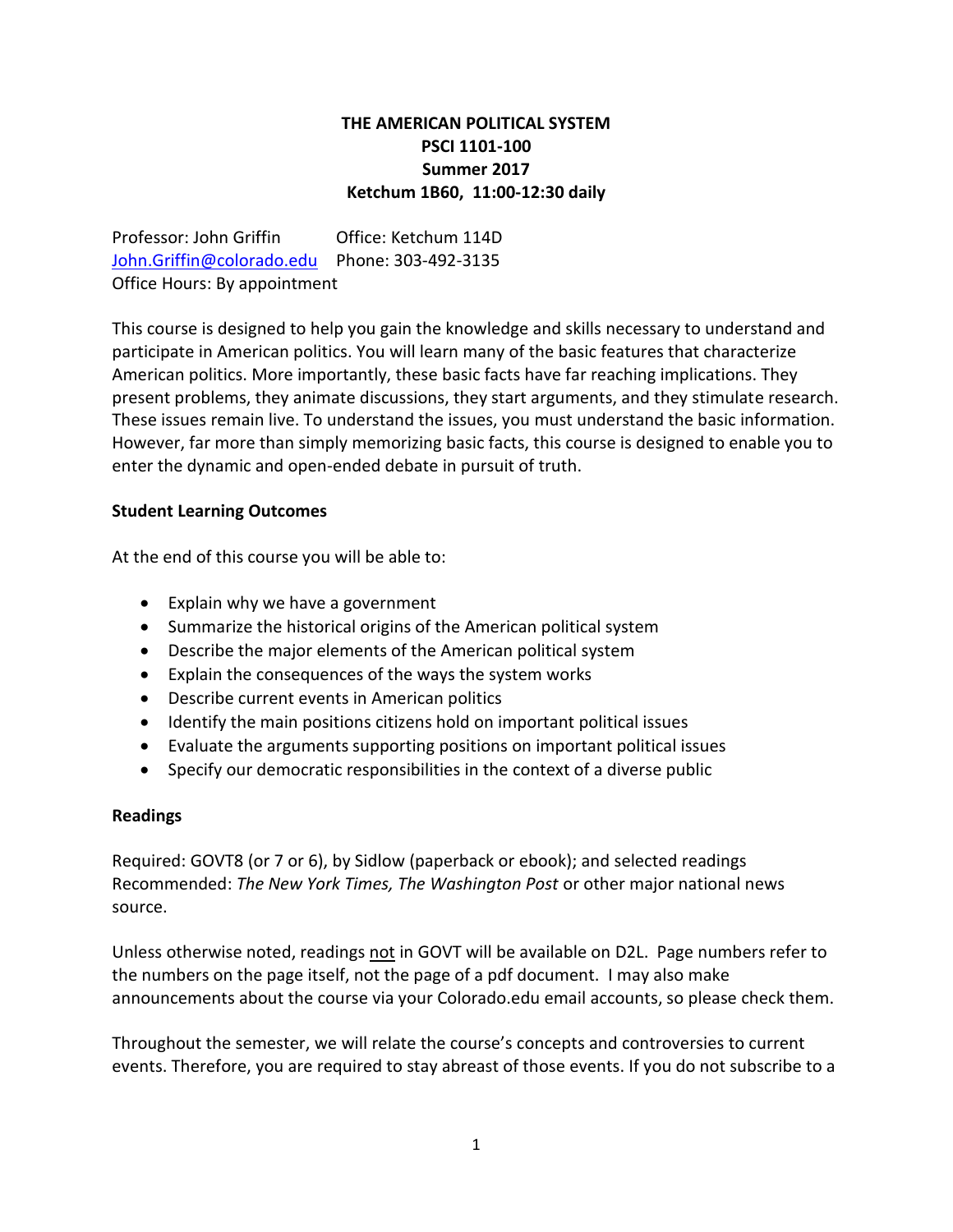newspaper, there are several good free online news sources (e.g., www.nytimes.com provides 25 free articles a month or www.washingtonpost.com provides free access to all content).

# **Grading**

# **Exams**

Your grade first will be determined by three exams worth approx. 100 points each and a noncumulative final exam, also worth 100 points (400 points total). The format of the tests will be multiple choice and identification questions.

In general, I do not change grades. If we have added your scores incorrectly, we'll thank you for noticing and change the grade. I will also be happy to discuss with you how you can improve in the class. Please do not ask us questions about exams until 24 hours after they get handed back. All information assigned can appear on the exam, even if we do not discuss it in class. If you believe your work deserves a higher score, you are free to make the argument to us in writing. Your argument must summarize what your test said, what the ideal test would have said at the point in question, and explain why your test should earn a higher grade. The document must be submitted within 7 days from the time we delivered the exam back to you.

Except for a documented emergency, you must take the exams when they are scheduled. If you know that you will not be able to attend one of the exams because of university business (e.g., a sporting event, a debate), you should speak to me early in the class. If you have an emergency on the day of the exam, you will need documentation to prove that your absence was beyond your control.

# **Participation**

You can also earn up to 100 points for class participation. To earn full credit for class participation attendance you should participate regularly by asking pertinent questions and offering up answers when invited to do so.

# Final Grade Scale

Final grades will be determined as follows:

 $94-100 = A$  90-93.9 = A- $87-89.9 = B+ 84-86.9 = B - 80-83.9 = B 77-79.9 = C+ 74-76.9 = C 70-73.9 = C 67-69.9 = D+ 64-66.9 = D - 60-63.9 = D-$ Below  $60 = F$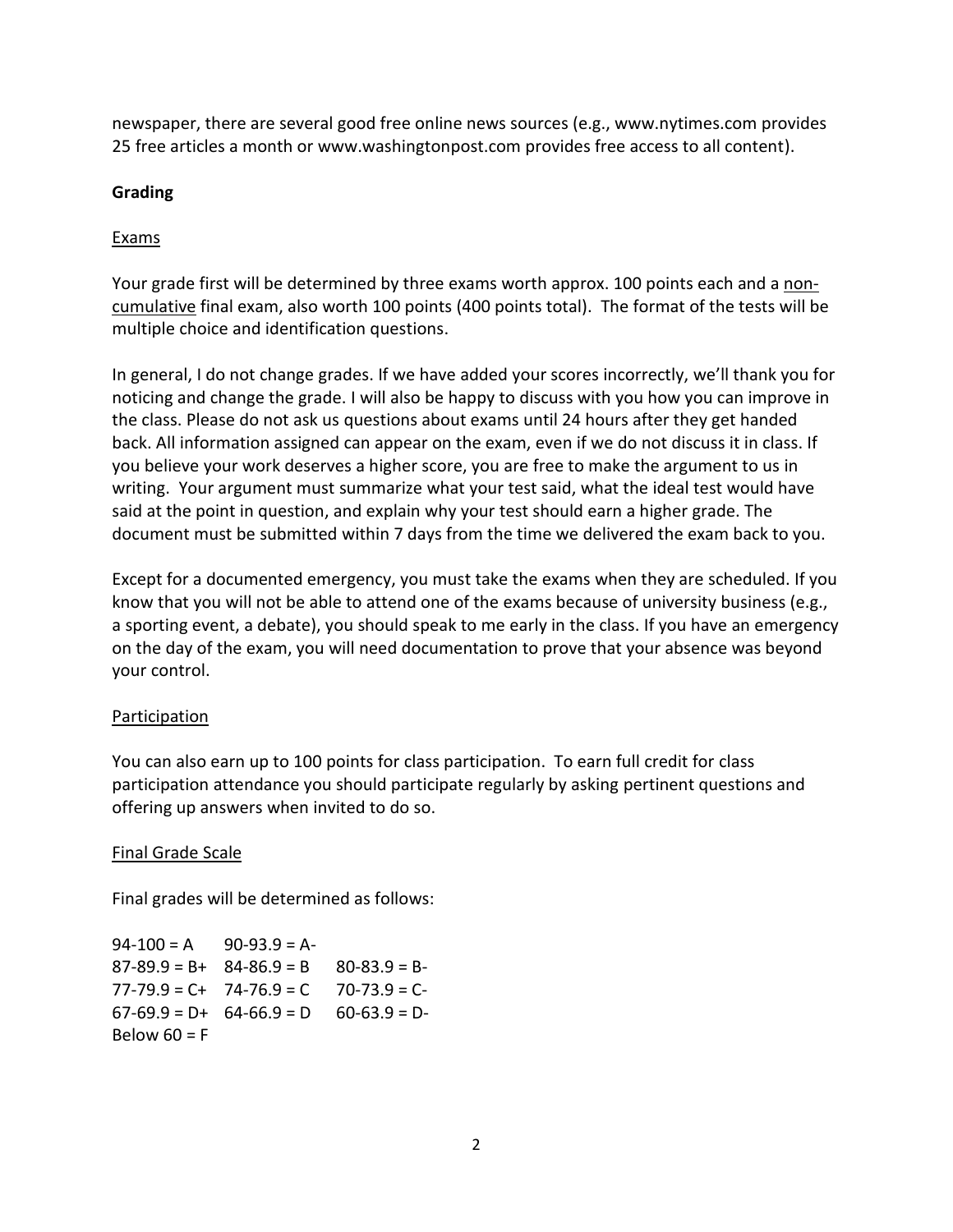### **Class Policies/Procedures**

### The Classroom Environment

I ask that students arrive on time and remain in class for the duration of the period whenever possible. Within reason, it is permitted to bring coffee, water, and light snacks to class.

#### Use of Technology

Research shows that the efficiency advantages of taking notes directly to your computer are outweighed by the distractions to yourself and other students that laptops present. For example, see Fried, 2006, "In-Class Laptop Use and its Effects on Student Learning." *Computers and Education* 50: 906-14. Therefore, I do not permit students to use laptops in class. As well, all cell phones should be turned off to reduce interruptions, such as ringtones and text messaging.

#### Online Course Evaluations

Every student should complete an evaluation during the evaluation period near the end of the semester. I ask that you provide feedback so that I can improve the course and my teaching in general.

#### **University Policies**

#### **Disability**

If you qualify for accommodations because of a disability, please submit to me a letter from Disability Services in a timely manner so that your needs can be addressed. Disability Services determines accommodations based on documented disabilities. Contact: 303-492-8671, Center for Community N200, and http://www.colorado.edu/disabilityservices. If you have a temporary medical condition or injury, see guidelines at

[http://www.colorado.edu/disabilityservices/go.cgi?select=temporary.html.](http://www.colorado.edu/disabilityservices/go.cgi?select=temporary.html)

# Religious Obligations

Campus policy regarding religious observances requires that faculty make every effort to deal reasonably with all students who, because of religious obligations, have conflicts with scheduled exams, assignments, or required attendance. Please bring any such conflicts to my attention at the earliest possible time.

# Conduct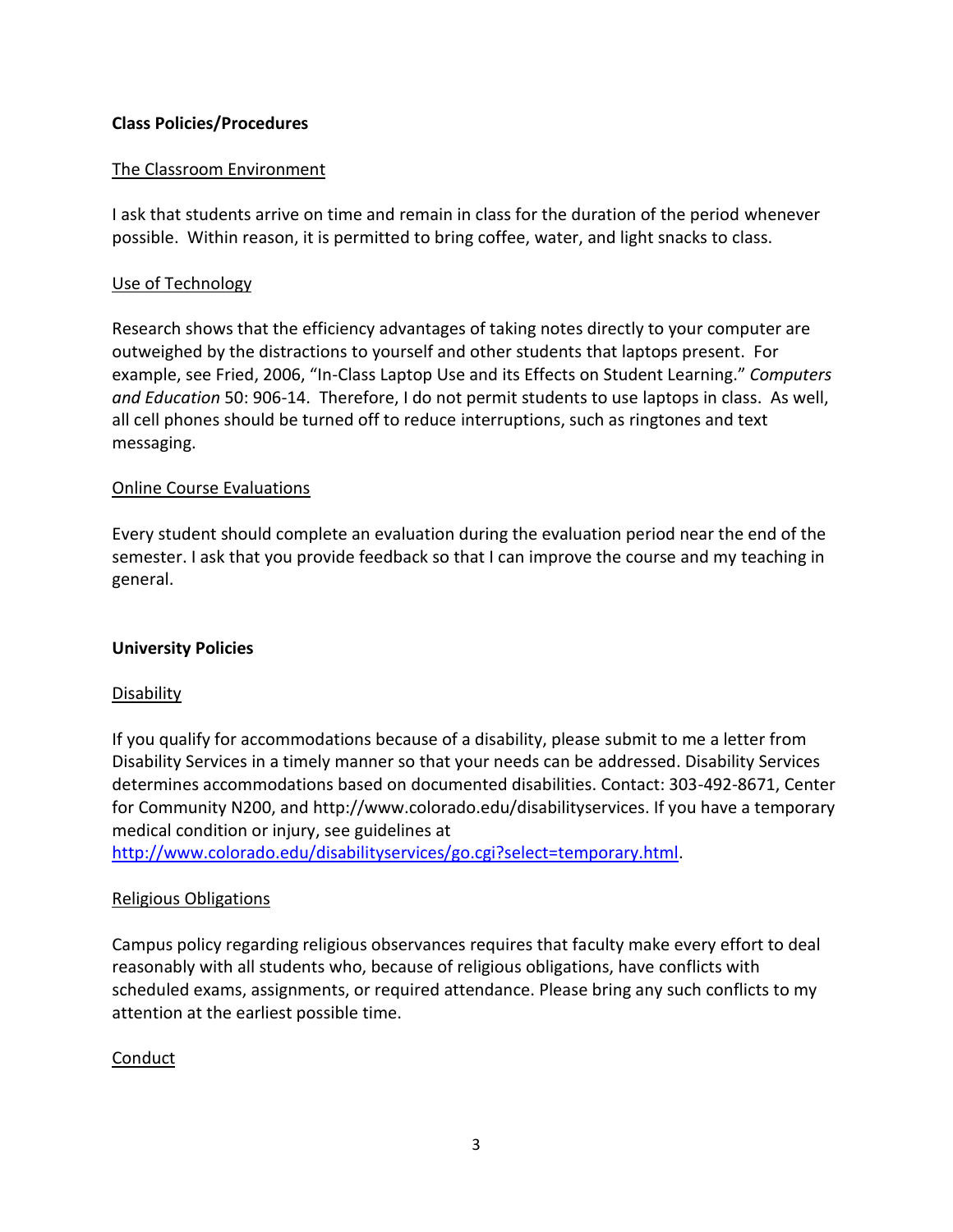Students and faculty each have responsibility for maintaining an appropriate learning environment. Those who fail to adhere to such behavioral standards may be subject to discipline. Professional courtesy and sensitivity are especially important with respect to individuals and topics dealing with differences of race, color, culture, religion, creed, politics, veteran's status, sexual orientation, gender, gender identity and gender expression, age, disability, and nationality. See University policies at [http://www.colorado.edu/policies/classbehavior.html.](http://www.colorado.edu/policies/classbehavior.html)

The University of Colorado at Boulder Discrimination and Harassment Policy and Procedures, the University of Colorado Sexual Harassment Policy and Procedures, and the University of Colorado Conflict of Interest in Cases of Amorous Relationships Policy apply to all students, faculty, and staff. Any student, staff, or faculty member who believes s/he has been the subject of sexual harassment or discrimination or harassment based upon race, color, national origin, sex, age, disability, creed, religion, sexual orientation, or veteran status should contact the Office of Discrimination and Harassment (ODH) at 303-492-2127 or the Office of Student Conduct (OSC) at 303-492-5550. Information about the ODH, the above-referenced policies, and the campus resources available to assist individuals regarding discrimination or harassment can be obtained at http://www.colorado.edu/odh.

As a courtesy to the class, please turn off all electronic devices prior to class. Laptops are permitted for note taking purposes only. Please do not eat in class. In addition, please respect your fellow classmates by avoiding disruptive activity like arriving late or leaving early.

# Academic Integrity

All students of the University of Colorado at Boulder are responsible for knowing and adhering to the academic integrity policy of this institution. Violations of this policy may include cheating, plagiarism, aid of academic dishonesty, fabrication, lying, bribery, and threatening behavior. All incidents of academic misconduct shall be reported to the Honor Code Council (honor@colorado.edu; 303-735-2273). Students who are found to be in violation of the academic integrity policy will be subject to both academic sanctions from the faculty member and non-academic sanctions (including but not limited to university probation, suspension, or expulsion). Other information on the Honor Code can be found at http://www.colorado.edu/policies/honor.html and at http://www.colorado.edu/academics/honorcode/.

# **SCHEDULE** (subject to change)

- **6/5 Introduction**
- **6/6 Why Government?**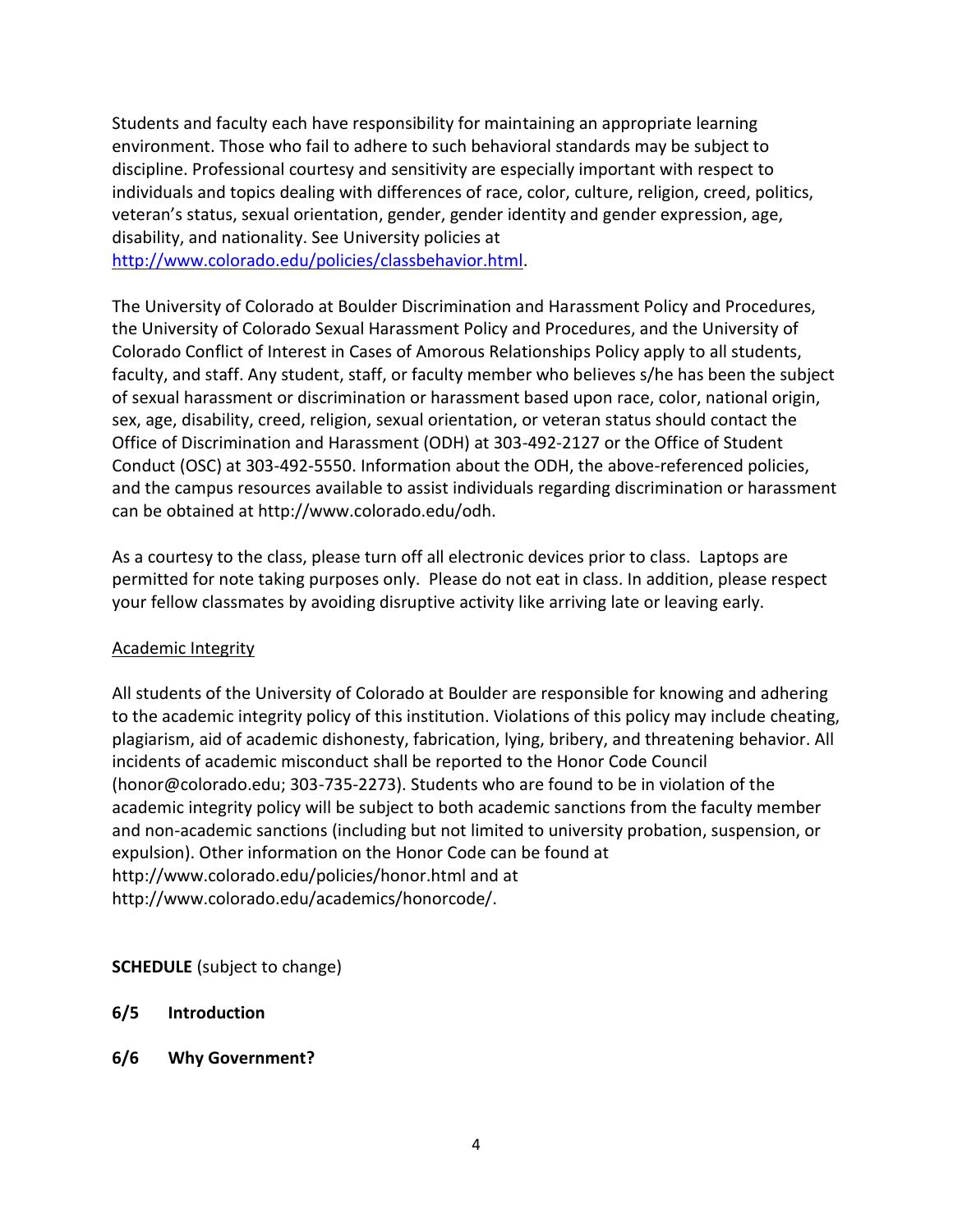#### **6/7 American Political Culture**

GOVT, ch. 1

#### **6/8-9 The Founding and Constitutional Design**

GOVT, ch. 2 The Constitution of the United States Declaration of Independence (Appendix A in GOVT) Federalist 51 Antifederalist 17

#### **6/12 Democracy – Sam Harris and Timothy Snyder Podcast and Discussion**

**6/13 Marijuana, Prostitution, and Speeding – the Politics of Federalism**

GOVT, ch. 3

### **6/14 Civil Liberties – or How a High School Dropout Became one of the Most Recognizable People on the Planet**

GOVT, ch. 4 Liptak, "U.S. is Alone in Rejecting All Evidence if Police Err" (*NY Times*)

#### **6/15 Civil Rights – How (Some) Democratic Minorities are Protected**

GOVT, ch. 5 "Should hate speech be punished?"

#### **6/16 Exam 1**

#### **6/19 Public Opinion and the Perils of Polling**

GOVT, ch. 8, pp. 171-80 Bartels, "Is Popular Rule Possible?"

#### **6/20 Who Participates and Why it Matters**

GOVT, ch. 8, pp. 181-191 Miller, "Young Americans Get the Shaft" (*Washington Post*)

#### **6/21 Campaigns and Elections**

GOVT, ch. 9